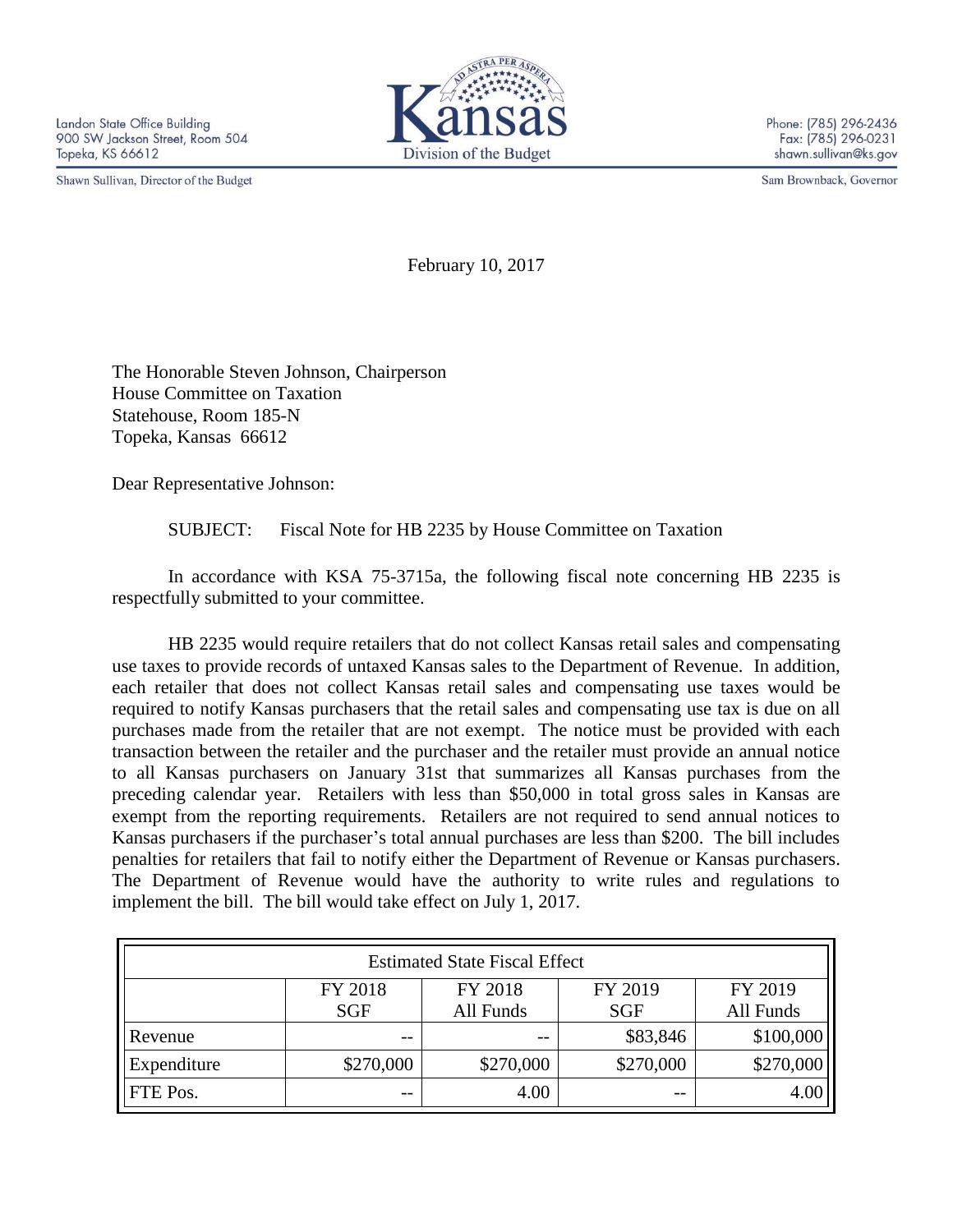The Honorable Steven Johnson, Chairperson February 10, 2017 Page 2—HB 2235

The Department of Revenue estimates that HB 2235 would increase state revenues by \$100,000 in FY 2019 and \$2.0 million in FY 2020. Of those totals, the State General Fund is estimated to increase by \$83,846 in FY 2019 and by \$1,676,920 in FY 2020, while the State Highway Fund is estimated to increase by \$16,154 in FY 2019 and by \$323,080 in FY 2020. This bill also is estimated to increase local sales tax revenues; however, the specific estimate of higher local sales tax revenues was not calculated by the Department of Revenue.

To formulate these estimates, the Department of Revenue reviewed data from Colorado that passed similar legislation in 2010, but was not implemented due to litigation. Colorado anticipates implementing the legislation during calendar year 2017. The Department of Revenue anticipates implementing this legislation using a similar strategy as that of Colorado with a similar fiscal impact. Colorado is assuming minimal revenue in the first year of implementation, \$200,000 in the second year, and no more than \$6.0 million in the third year. Based on U.S. Census Bureau data, Kansas has about half the population and economic activity as Colorado, and so based on these assumptions, the Department estimates zero revenue from the bill in FY 2018, \$100,000 in FY 2019, and \$2.0 million in FY 2020.

The Department indicates that the bill would require \$270,000 from the State General Fund in both FY 2018 and FY 2019 to implement the bill. The bill would require 4.00 new FTE positions to manage this new program. The Department would need to determine the retailers that are not collecting Kansas retail sales and compensating use taxes. Once retailers provide information to the Department of the amount of retail sales and compensating use tax that were not collected from Kansas customers, the Department would match those customers on the list with individual income filers in the income tax system. The Department would verify that the amount of retail sales tax and compensating tax was paid on the taxpayer's individual income tax form. Once businesses and individual taxpayers are identified as not being compliant with Kansas use tax law, the Department would need to contact the taxpayers and manage the collections and appeals process.

The Department indicates that the bill would require modification to the automated tax system and to set up databases to compare data. The required programming for this bill by itself would be performed by existing staff of the Department of Revenue. However, if the combined effect of implementing this bill and other enacted legislation exceeds the Department's programming resources, or if the time for implementing the changes is too short, additional expenditures for outside contract programmer services beyond the Department's current budget may be required.

The Kansas Department of Transportation (KDOT) indicates that the bill would increase state revenues to the State Highway Fund as noted above. The additional revenues would fund additional expenditures for projects funded under the comprehensive transportation plan, known as T-WORKS.